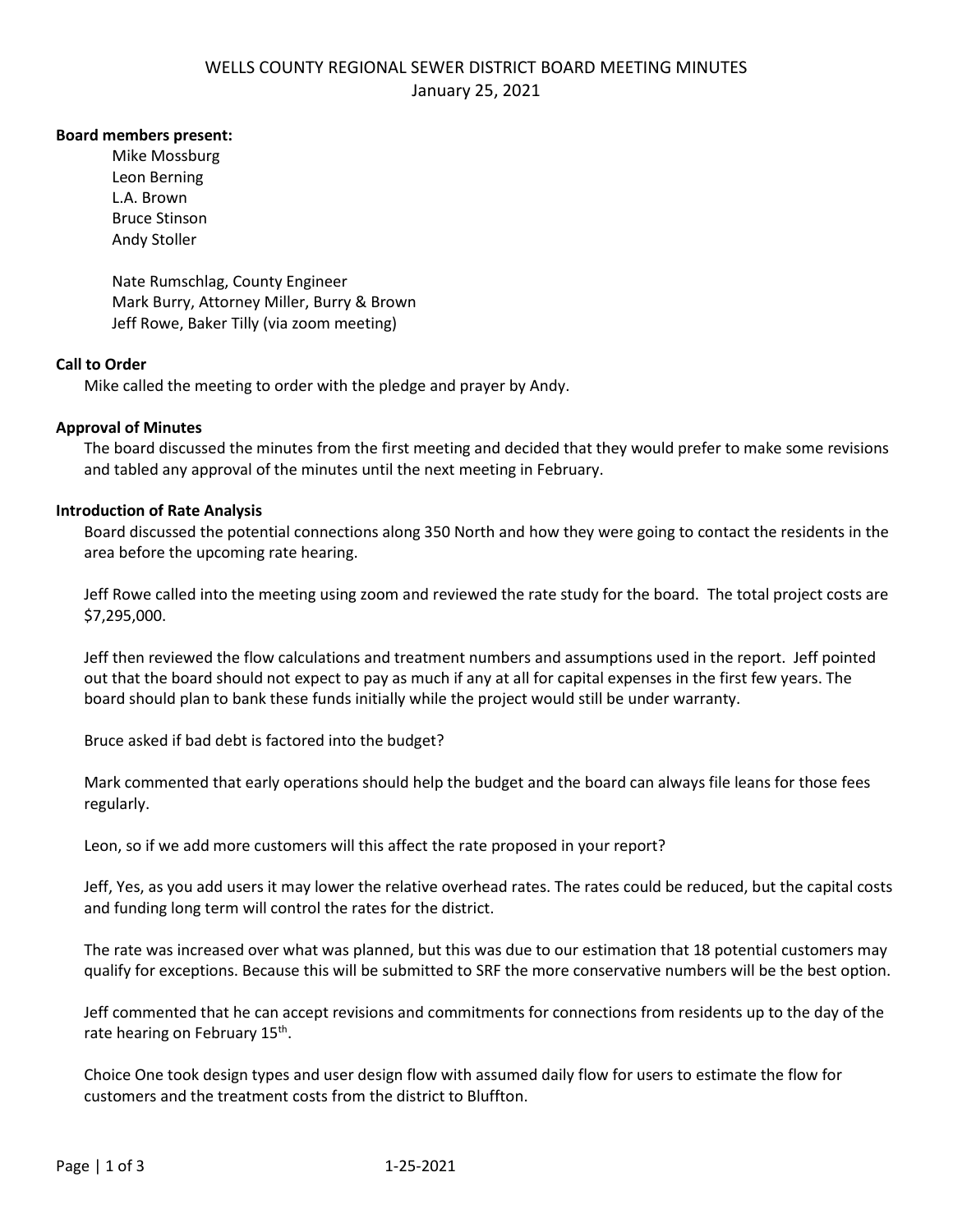# WELLS COUNTY REGIONAL SEWER DISTRICT BOARD MEETING MINUTES January 25, 2021

Andy asked about the flow numbers for the churches in Liberty Center and Murray. Both seem to be the same but have two different churches in Liberty. Nate commented that he would ask Ryan to review and respond.

Jeff finished the review of the calculations for the board.

### **Attorney Comments**

Mark passed around Ordinance 2021-01 for the board. Mark introduced the rate ordinance and the Andy made a motion to introduce the rate ordinance. Motion was 2<sup>nd</sup> by LA Brown. Motion carried 5-0.

Jeff reviewed the rate at \$101.65/month per EDU. The usage charge is \$86.35 and debt service is \$15.30 for the total. The interim rate for period of April through construction period. Estimated to end in January of 2022. The interim rate is calculated at \$35/month.

Board asked what is substantial completion? Nate responded that that is often understood as when the district can make use of the project. The system is operational with minor issued to be resolved.

Jeff reviewed Section 4 and this is pulled directly from the City of Bluffton Sewer code. The sewage limits are set by the City and surcharges are levied against those dumping illegal contaminants into their waste. These rules are necessary to protect the district from potential fines from the City of Bluffton. Board questioned how this could be enforced. Nate responded that the burden would be upon the district to prove the origin of the contamination to assess fines.

Jeff pointed out that tap fees for customers is not part of the original project so first customers save the most on their connection.

Jeff reviewed section 6 and the late fees provisions.

Jeff reviewed section 7 which requires that the board perform regular rate studies.

Jeff then covered that there is legislation for municipalities may have utility bills in tenant's names. Board discussion was to plan for all RSD bills to be in the landlord names to protect from losses.

Mark requested that the board make a motion to table ordinance 2021-01. Motion by Leon to table ordinance 2021-01 until the public hearing. Motion 2<sup>nd</sup> by Bruce. Motion carried 5-0.

#### **Board Comments**

BCS needs to send their property owner's list to Mark Burry.

Mark reviewed with the board that there are provisions in the rate ordinance for the board of trustees to waive tap fees if the property owner requesting the tap offers something of value to the district. Be that easements, line extensions, etc. These waivers are open to residents in the future and will allow the district to promote growth and work with development.

#### **Public Comments**

No public comments were presented.